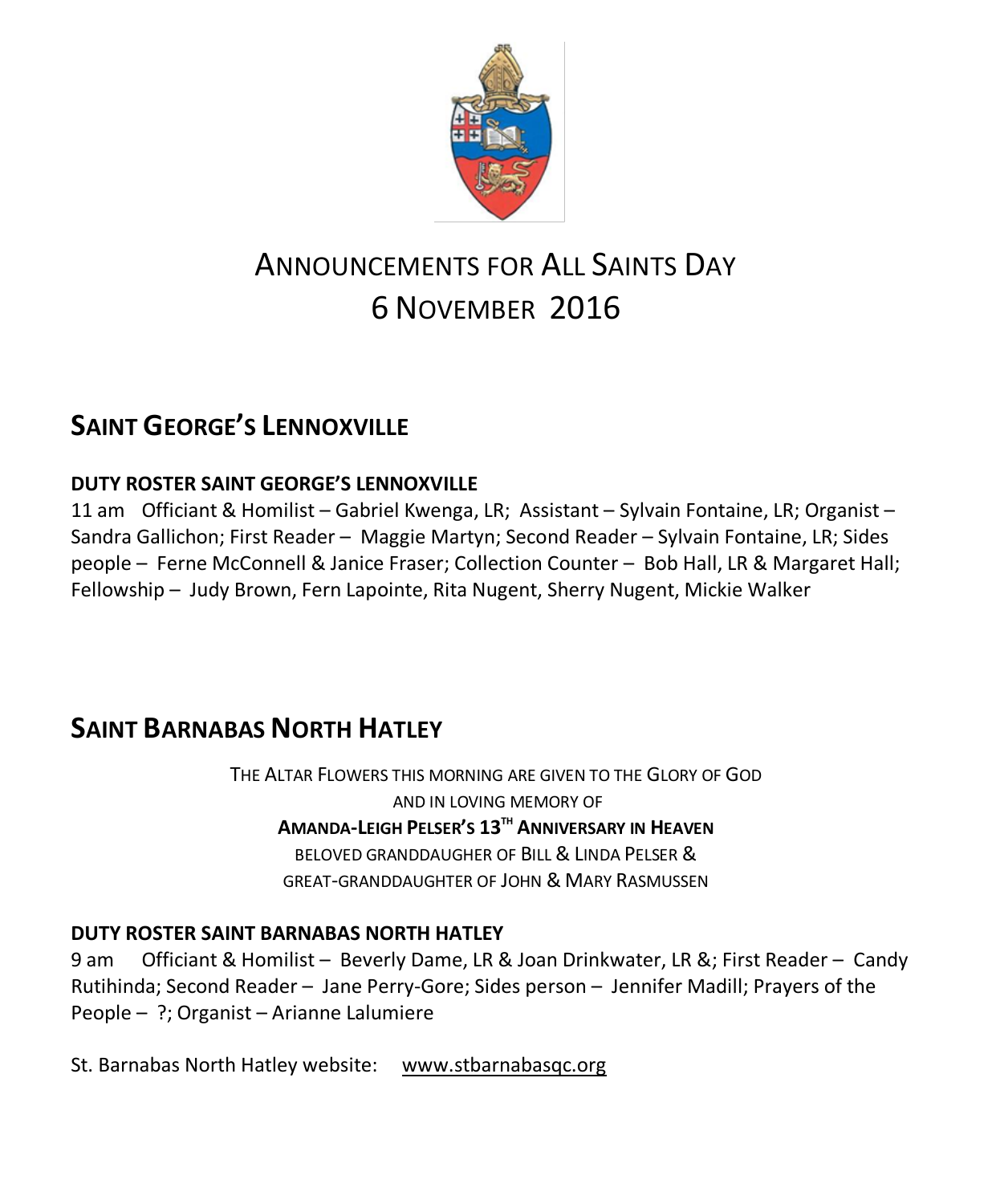# ON THIS WFFK

#### **H\*U\*G\*S\* – NORTH HATLEY**

St. Barnabas is collecting specific clothing items again this year for the homeless through Mental Health Estrie. There will be a box in the church for the next month and we are hoping to fill it with men's H\* (hats) **U\*** (underwear - long johns) **G\*** (gloves) **S\*** (socks). New items only. Financial donations gratefully accepted. For further information, speak with Roseanne Toohey.

#### **STUDENT HOSPITALITY SUPPER – LENNOXVILLE**

The Unitarian Universalist Church will host the Student Hospitality Supper on Friday, Nov. 11 from 5:30 - 6:30 pm at St. George's. Free meal for all college and university students.

| <b>NEXT SUNDAY</b> | <b>9 AM</b>  | <b>HOLY EUCHARIST</b>      | <b>NORTH HATLEY</b>          |
|--------------------|--------------|----------------------------|------------------------------|
|                    | 9 AM         | <b>MORNING PRAYER</b>      | <b>AYER'S CLIFF</b>          |
|                    | $9:15$ AM    | <b>HOLY EUCHARIST</b>      | <b>MAGOG</b>                 |
|                    | 9:30 AM      | <b>HOLY EUCHARIST</b>      | RICHMOND                     |
|                    | 9:30 AM      | <b>SERVICE OF THE WORD</b> | <b>BURY</b>                  |
|                    | <b>11 AM</b> | <b>HOLY EUCHARIST</b>      | LENNOXVILLE                  |
|                    | <b>11 AM</b> | <b>HOLY EUCHARIST</b>      | <b>DANVILLE</b>              |
|                    | 11AM         | <b>SERVICE OF THE WORD</b> | <b>COOKSHIRE</b>             |
|                    | <b>11 AM</b> | <b>MORNING PRAYER</b>      | <b>COATICOOK</b>             |
|                    | $2:30$ PM    | <b>EVENSONG</b>            | <b>WALES HOME - RICHMOND</b> |
|                    |              |                            |                              |

### SERVICES NEXT WEEK

### UPCOMING EVENTS

#### **ORDINATION – QUEBEC CITY**

Cynthia Ann Patterson will be ordained on Sunday, Nov. 27 at 5 pm in the Cathedral of the Holy Trinity, Quebec City. All are welcome. Clergy & lay readers are invited to vest (in red).

#### **PARISH FOOD SALE & LUNCH – GEORGEVILLE**

Saturday November 12 at 11:00 a.m.at St George's Church, Georgeville, Murray Hall The popular Parish food sale and lunch sponsored by the ACW. There will be a Home Bake Table, and a Light Lunch will be served. Please come and enjoy some quality time in the village.

#### **150th ANNIVERSARY CELEBRATION – GEORGEVILLE**

Sunday, November 13 at 9:30 am at St Georges Church, Georgeville The Ven. Dean E. Ross invites you to worship with Archbishop Fred Hiltz presiding over the 150<sup>th</sup> celebration with Bishop Coadjutor Bruce Meyers assisting. Reception to follow in Murray Hall.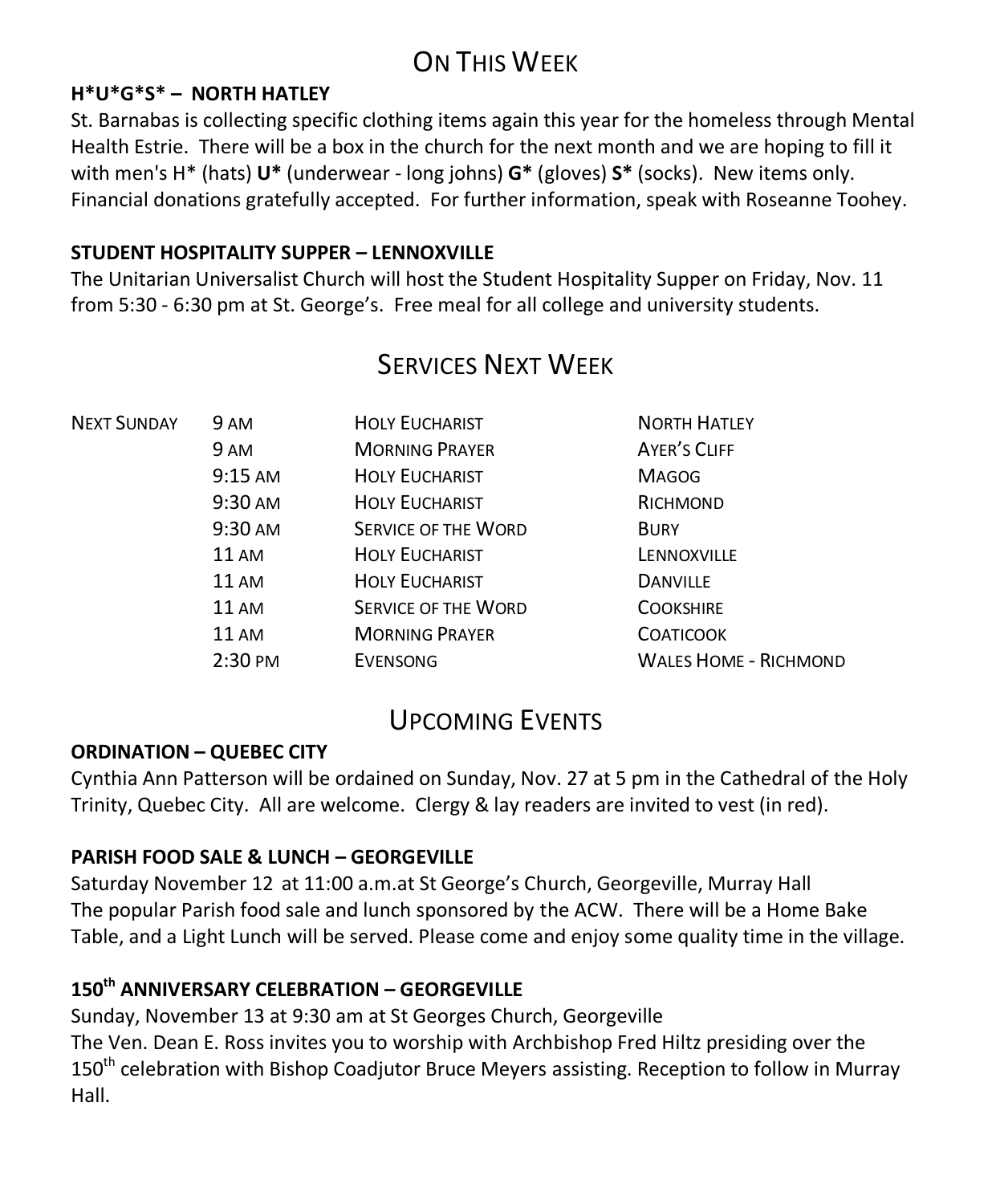#### **ARMISTICE SERVICE – HATLEY**

Saturday, November 12, 11:00 am at Hatley Common Members of the Royal Canadian Legion, Branch 128 will be present for the annual Parade and Presentation of wreaths in memory of fallen comrades. Everyone is welcome to attend.

#### **ARMISTICE SERVICE – AYER'S CLIFF**

Sunday, November 13, 9:00 am at St George's Church, Ayer's Cliff The annual Armistice service led by the Rev. Barb Wintle, Chaplain of the Royal Canadian Legion, Branch 128. followed by the Parade and Cenotaph Service at 11:00. Everyone is welcome to participate in these events and pay tribute to God and to those who fought for our country.

#### **ANNUAL CHRISTMAS TEA & BAZAAR – RICHMOND**

Saturday, November 26 from 1:30 – 3:00 at St Anne's Church, Richmond Annual Christmas Tea and Bazaar. Bazaar and Food tables open at 1 pm, Tea starts at 1:30 pm till 3. Silent Auction closes at 3.

#### **ST. GEORGE'S CHRISTMAS TEA & BAZAAR – LENNOXVILLE**

Saturday, November 26 from 1:00 – 4:00 pm Admission of \$7.00 for the Tea. The Silent Auction, Delightful Muddle, home cooking, candy, jewellery, hand-knit & crochet items along with other hand-crafted goodies make interesting sales tables. All welcome!

#### **BAZAAR DONATIONS – LENNOXVILLE**

Anyone wishing to make any articles to donate for the Sales Tables may bring them to the Church Hall on Thursday, Nov. 24 or Friday, Nov. 25. Your contributions for the Bazaar will help to make it a successful fund raising event once more!

#### **CORPORATION – NORTH HATLEY**

Meets Tuesday, Nov. 15 at 4:30 pm

#### **CORPORATION – LENNOXVILLE**

Meets Wednesday, Nov. 16 at 1 pm

#### **CHRISTMAS BAZAAR – AYER'S CLIFF**

St. George's Ayer's Cliff will be having a Christmas Bazaar on Saturday, Dec. 3rd from 9-11:30. Beautiful gifts.

#### **ANNUAL SEAMEN SHOEBOX SERVICE – COATICOOK**

Sunday, Nov. 27, 2016 at 10:30 am at St. Stephen`s Church, Coaticook Graham Reynolds from the Port of Quebec Seaman's Mission will be attending and will take the shoeboxes back to Quebec to be distributed to the seaman. Lunch reservations will be taken for